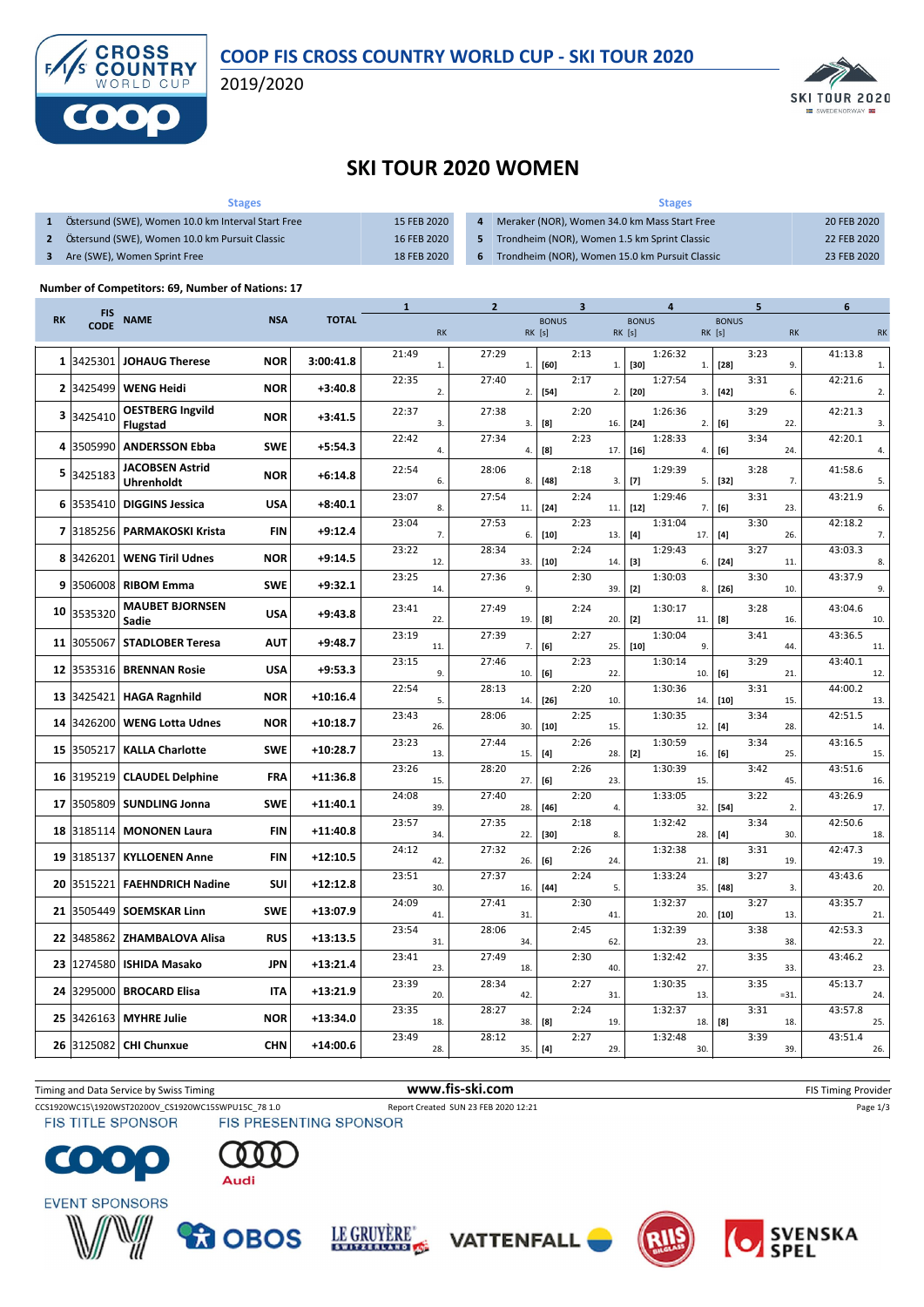



2019/2020



## **SKI TOUR 2020 WOMEN**

|           | <b>FIS</b>  |                                       |            |              | $\mathbf{1}$<br><b>RK</b> |            | $\overline{2}$ |                        |                                                                                                                                                                  | $\overline{\mathbf{3}}$ |            | 4            |            |        | 5                                   |              | 6                     |  |
|-----------|-------------|---------------------------------------|------------|--------------|---------------------------|------------|----------------|------------------------|------------------------------------------------------------------------------------------------------------------------------------------------------------------|-------------------------|------------|--------------|------------|--------|-------------------------------------|--------------|-----------------------|--|
| <b>RK</b> | <b>CODE</b> | <b>NAME</b>                           | <b>NSA</b> | <b>TOTAL</b> |                           |            |                | <b>BONUS</b><br>RK [s] |                                                                                                                                                                  |                         | RK [s]     | <b>BONUS</b> |            |        | <b>BONUS</b><br>RK [s]<br><b>RK</b> |              | <b>RK</b>             |  |
|           |             |                                       |            |              |                           |            |                |                        |                                                                                                                                                                  |                         |            |              |            |        |                                     |              |                       |  |
|           | 27 3125046  | LI Xin                                | <b>CHN</b> | $+14:07.8$   | 24:23                     | 47.        | 27:56          | 45.                    |                                                                                                                                                                  | 2:28                    | 32.        | 1:32:41      | 26.        |        | 3:37                                | 36.          | 43:44.6<br>27.        |  |
|           | 28 3485849  | <b>NECHAEVSKAYA Anna</b>              | <b>RUS</b> | $+14:33.1$   | 23:40                     | 21.        | 27:59          | 25.                    |                                                                                                                                                                  | 2:35                    | 52.        | 1:32:38      | 22.        |        | 3:45                                | 47.          | 44:37.9<br>28.        |  |
|           | 29 3105214  | <b>STEWART-JONES</b>                  | <b>CAN</b> | $+14:46.3$   | 24:19                     |            | 27:36          |                        |                                                                                                                                                                  | 2:28                    | 34.        | 1:32:48      |            |        | 3:36                                |              | 44:41.1               |  |
|           | 30 3535562  | <b>Katherine</b><br><b>KERN Julia</b> | USA        | $+14:51.4$   | 24:27                     | 46.        | 27:34          | 32.                    |                                                                                                                                                                  | 2:24                    | 27.        | 1:32:37      | 31.        |        | 35.<br>3:32<br>20.                  |              | 29.<br>45:11.2        |  |
|           |             | 31 3506166 SVAHN Linn                 | SWE        | $+14:57.0$   | 23:42                     | 50.        | 27:47          | 36.                    | $[4] % \includegraphics[width=0.9\columnwidth]{images/TrDiM1.pdf} \caption{The figure shows the number of parameters in the left and right.} \label{TrDiM2.pdf}$ | 2:18                    |            | 1:36:53      | 19.        | [8]    | 3:22                                |              | 30.<br>42:48.8        |  |
|           | 32 3505828  | <b>DYVIK Anna</b>                     | <b>SWE</b> | $+15:42.0$   | 23:42                     | 25.        | 27:50          | 17.                    | $[42]$                                                                                                                                                           | 2:31                    | 6.         | 1:36:53      | 45.        | $[30]$ | 3:25                                | 8.           | 31.<br>42:48.8        |  |
|           | 33 3105190  | <b>BROWNE Cendrine</b>                | <b>CAN</b> | $+15:47.5$   | 23:58                     | 24.<br>35. | 28:05          | 21.<br>39.             |                                                                                                                                                                  | 2:32                    | 44.<br>45. | 1:32:40      | 46.<br>25. | $[46]$ | 3:39<br>40.                         | 4.           | 32.<br>45:35.3<br>33. |  |
|           | 34 3295144  | <b>DEBERTOLIS Ilaria</b>              | IΤΑ        | $+16:03.7$   | 24:26                     | 49.        | 28:12          |                        |                                                                                                                                                                  | 2:22                    |            | 1:32:39      | 24         |        | 3:35<br>$= 31.$                     |              | 45:35.5<br>34.        |  |
|           | 35 3105095  | <b>NISHIKAWA Emily</b>                | <b>CAN</b> | $+16:08.4$   | 23:54                     | 32.        | 28:23          | 49.<br>44.             | $[4]$                                                                                                                                                            | 2:33                    | 26.<br>49. | 1:34:25      | 39.        |        | 3:36<br>34.                         |              | 43:59.2<br>35.        |  |
|           | 36 3535385  | <b>PATTERSON Caitlin</b>              | USA        | $+16:38.4$   | 24:08                     | 40.        | 28:04          | 41.                    |                                                                                                                                                                  | 2:33                    | 46.        | 1:34:53      | 41         |        | 3:45                                | 48.          | 43:57.2<br>36.        |  |
|           | 37 3486314  | <b>KIRPICHENKO Yana</b>               | <b>RUS</b> | $+16:41.1$   | 23:51                     | 29.        | 27:45          | 23.                    |                                                                                                                                                                  | 2:33                    | 50.        | 1:35:51      | 43.        |        | 3:41<br>43.                         |              | 43:41.9<br>37.        |  |
|           | 38 3505858  | <b>MOLANDER KRISTIANSEN</b>           | <b>SWE</b> | $+17:30.4$   | 24:18                     |            | 27:56          |                        |                                                                                                                                                                  | 2:33                    |            | 1:34:23      |            |        | 3:32                                |              | 45:34.2               |  |
|           |             | Moa<br>39 3675035 SHEVCHENKO Anna     | <b>KAZ</b> | $+17:41.8$   | 24:19                     | 44.        | 28:08          | 43.                    |                                                                                                                                                                  | 2:29                    | 48.        | 1:34:09      | 38.        | [4]    | 3:43                                | 27.          | 38.<br>45:35.6        |  |
|           |             | 40 3425381 SVENDSEN Anna              | <b>NOR</b> | $+18:22.0$   | 24:49                     | 45.        | 27:51          | 48.                    |                                                                                                                                                                  | 2:29                    | 38.        | 1:38:22      | 37.        |        | 46.<br>3:27                         |              | 39.<br>42:49.8        |  |
|           |             | 41 3485042   IKSANOVA Alija           | <b>RUS</b> | $+19:39.3$   | 24:24                     | 60.        | 28:38          | 50.                    |                                                                                                                                                                  | 2:35                    | 37.        | 1:34:28      | 55.        | $[44]$ | 3:54                                | 5.           | 40.<br>46:22.1        |  |
|           | 42 3535601  | <b>OGDEN Katharine</b>                | <b>USA</b> | $+20:26.6$   | 24:37                     | 48.        | 28:44          | 52.                    |                                                                                                                                                                  | 2:40                    | 53.        | 1:35:22      | 40.        |        | 54.<br>3:37                         |              | 41.<br>46:08.4        |  |
|           | 43 3535448  | <b>FRANKOWSKI Rosie</b>               | <b>USA</b> | $+20:36.7$   | 24:39                     | 53.<br>56. | 29:38          | 55.                    |                                                                                                                                                                  | 2:36                    | 59.<br>56. | 1:32:45      | 42.        |        | 3:51<br>51.                         | 37.          | 42.<br>47:49.5        |  |
|           | 44 3535304  | <b>CALDWELL Sophie</b>                | <b>USA</b> | $+21:41.2$   | 24:29                     | 51.        | 27:56          | 62.<br>47.             | $[22]$                                                                                                                                                           | 2:25                    | 12.        | 1:39:00      | 29.<br>56. | $[10]$ | 3:30                                | 14.          | 43.<br>45:35.0<br>44. |  |
|           | 45 3486232  | <b>GOLOVAN Diana</b>                  | <b>RUS</b> | $+21:42.2$   | 24:51                     | 62.        | 29:18          | 60.                    |                                                                                                                                                                  | 2:40                    | 58.        | 1:36:38      | 44         |        | 3:48<br>49.                         |              | 45:09.0<br>45.        |  |
|           |             | 46 3675041 SHURYGA Angelina           | KAZ        | $+24:11.9$   | 24:56                     | 63.        | 29:25          | 63.                    |                                                                                                                                                                  | 2:43                    | 60.        | 1:36:57      | 50.        |        | 3:51                                | 52.          | 47:01.7<br>46.        |  |
|           |             | 47 3675036 MANDRIKA Olga              | KAZ        | $+24:12.3$   | 24:32                     | 52.        | 29:34          | 59.                    |                                                                                                                                                                  | 2:47                    | 63.        | 1:37:00      | 51         |        | 3:53                                | 53.          | 47:08.1<br>47.        |  |
|           |             | 48 3535659 SONNESYN Alayna            | USA        | $+24:34.6$   | 24:17                     | 43.        | 28:56          | 54.                    |                                                                                                                                                                  | 2:30                    | 42.        | 1:36:55      | 48.        |        | 3:41                                | 42.          | 48:57.4<br>48.        |  |
|           | 49 3675049  | <b>BYKOVA Irina</b>                   | <b>KAZ</b> | $+25:44.5$   | 24:49                     | 61.        | 28:45          | 56.                    |                                                                                                                                                                  | 2:35                    | 54.        | 1:39:42      | 57         |        | 3:48                                | 50.          | 46:47.3<br>49.        |  |
|           |             | 3565062 LAMPIC Anamarija              | <b>SLO</b> | <b>WD</b>    | 23:32                     | 16.        | 27:24          | 5.                     | [8]                                                                                                                                                              | 2:23                    | 18.        | 1:33:06      | 33.        | [8]    | 3:30                                | 17.          | <b>DNS</b>            |  |
|           |             | 3425365   FALLA Maiken Caspersen      | <b>NOR</b> | <b>WD</b>    | 24:39                     | 55.        | 27:46          | 46.                    | $[28]$                                                                                                                                                           | 2:20                    | 9.         | 1:36:56      | 49.        | [60]   | 3:29                                | $\mathbf{1}$ | <b>DNS</b>            |  |
|           | 3515087     | van der GRAAFF Laurien                | SUI        | <b>WD</b>    | 24:05                     | 38.        | 27:57          | 37.                    |                                                                                                                                                                  | 2:28                    | 33.        | 1:36:53      | 47.        | $[22]$ | 3:33                                | 12.          | <b>DNS</b>            |  |
|           |             | 3295157   SCARDONI Lucia              | <b>ITA</b> | <b>WD</b>    | 24:45                     | 58.        | 28:07          | 51.                    |                                                                                                                                                                  | 2:36                    | 55.        | 1:37:01      | 53.        | [4]    | 3:34                                | 29.          | <b>DNS</b>            |  |
|           |             | 3295193 LAURENT Greta                 | <b>ITA</b> | <b>WD</b>    | 24:43                     | 57.        | 30:00          | 64.                    | $[32]$                                                                                                                                                           | 2:18                    | 7.         | 1:37:01      | 52.        |        | 3:40                                | 41.          | <b>DNS</b>            |  |
|           |             | 3125103   YILAMUJIANG Dinigeer        | <b>CHN</b> | <b>WD</b>    | 25:46                     | 67.        | 29:10          | 65.                    |                                                                                                                                                                  | 2:44                    | 61.        | 1:33:10      | 34.        |        | <b>DNS</b>                          |              |                       |  |
|           |             | 3195205 BENTZ Coralie                 | FRA        | WD           | 23:55                     | 33.        | 28:14          | 40.                    |                                                                                                                                                                  | 2:33                    | 47.        | 1:37:19      | 54.        |        | <b>DNS</b>                          |              |                       |  |
|           |             |                                       |            |              |                           |            |                |                        |                                                                                                                                                                  |                         |            |              |            |        |                                     |              |                       |  |

CCS1920WC15\1920WST2020OV\_CS1920WC15SWPU15C\_78 1.0 Report Created SUN 23 FEB 2020 12:21 Page 2/3<br>
FIS TITLE SPONSOR FIS PRESENTING SPONSOR Timing and Data Service by Swiss Timing **WWW.fis-Ski.com WWW.fis-Ski.com** FIS Timing Provider